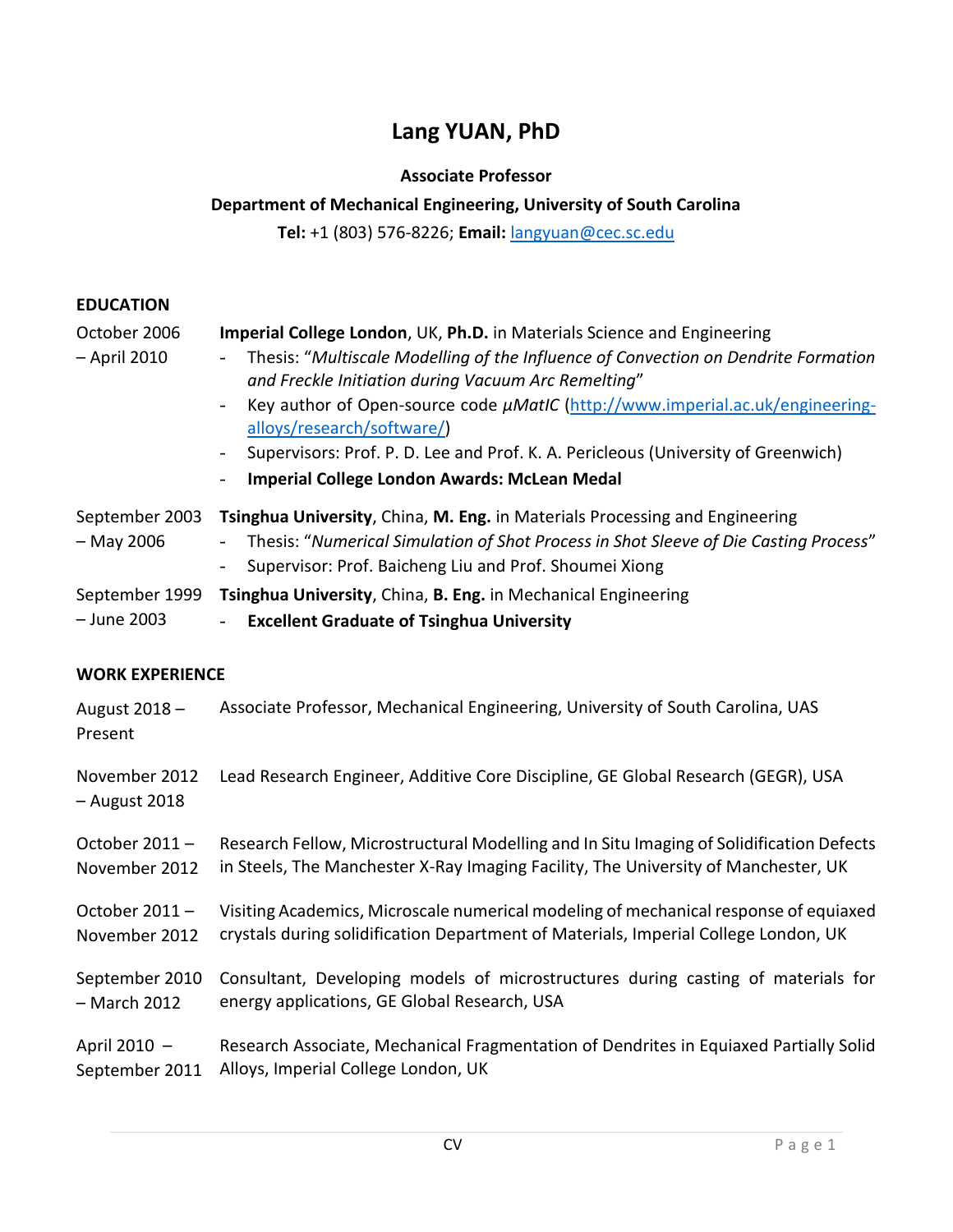| October 2006 | PhD Candidate, Measurement and Control of Electrical Phenomena during Vacuum Arc |
|--------------|----------------------------------------------------------------------------------|
| – April 2010 | Remelting (VAR) for Optimal Material Quality, Imperial College London, UK        |

### **HONORS AND AWARDS**

| 2018          | Best Paper Winner, Manufacturing USA, MSEC 2018, USA                                                                                         |
|---------------|----------------------------------------------------------------------------------------------------------------------------------------------|
| 2017          | <b>Excellent Review Recognition, Metallurgical and Materials Transactions, TMS, USA</b>                                                      |
| 2017          | Patent Innovation Award, GE Global Research, US                                                                                              |
| 2016          | Extraordinary Performance Recognition Award, GE Global Research, US                                                                          |
| 2012          | Young Researcher's Award, The IChemE Particle Technology Subject Group and Royal<br>Society of Chemistry Particle Characterization Group, UK |
| 2011          | McLean Medal Award, Imperial College London, UK                                                                                              |
| 2009          | Andrew Carnegie Research Fund, UK                                                                                                            |
| 2009          | Student Sponsor Awards by MAGMA Giessereitechnologie GmbH, UK                                                                                |
| $2007 - 2009$ | <b>UK Overseas Research Students Awards, UK</b>                                                                                              |
| $2006 - 2009$ | <b>UK EPSRC Fellowship, UK</b>                                                                                                               |
| 2003          | <b>Excellent Graduate, Tsinghua University, China</b>                                                                                        |

## **GOVERNMENT GRANTS**

- 2016 2018 **Principle Investigator**, Virtually Guided Certification (15-07-05): From art-to-part: multidisciplinary virtual toolset for laser powder bed fusion additive manufacturing and multi-step post processing certification, DMDII, Collaboration with University of Cincinnati, University of Illinois at Urbana–Champaign and TechSolve
- 2016 2017 **Principle Investigator,** HPC4Mfg: Process map for tailoring microstructure in laser powder bed fusion additive manufacturing, DoE, Collaboration with Oak Ridge National Laboratory
- 2017 2018 **Principle Investigator,** HPC4Mfg: Powder spreading process maps for metal additive manufacturing, DoE, Collaboration with Oak Ridge National Laboratory

#### **PROFESSIONAL AFFILIATIONS & SERVICES**

- 2018 Present **JOM Advisor**, Solidification Committee, TMS, USA
- 2017 **Organizing committee**, Modeling of Powder Dynamics in Metal Additive Manufacturing, Advanced Manufacturing Office, DoE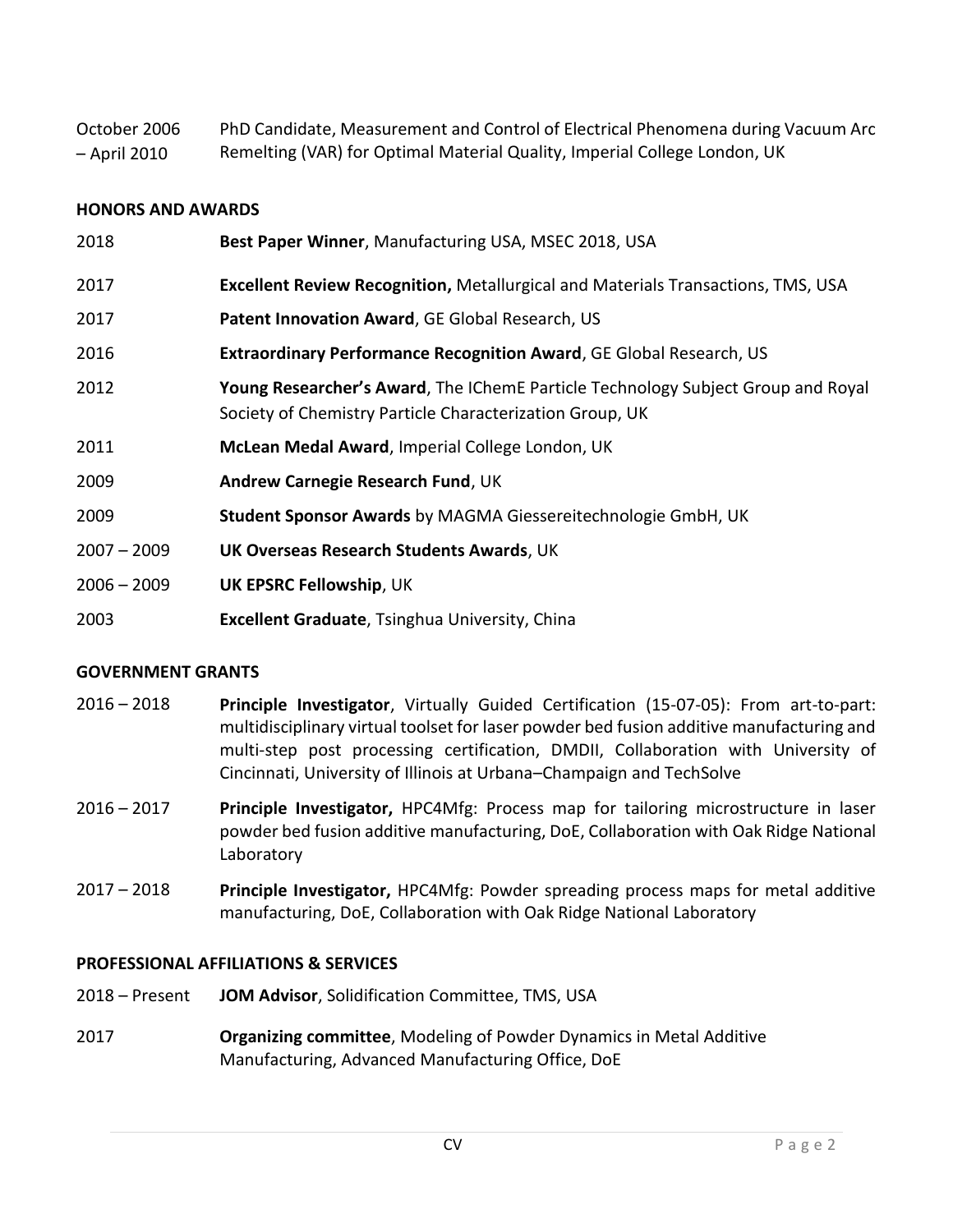| 2017                 | Organizer and Session Chair, Advances in Modelling on Additive Manufacturing, ASM<br>Symposium, ASM International                                                                                                                            |
|----------------------|----------------------------------------------------------------------------------------------------------------------------------------------------------------------------------------------------------------------------------------------|
| $2017 - 2018$        | Organizer and Session Chair, TMS Annual Meeting: Application of Solidification<br>Fundamentals to Challenges in Metal Additive Manufacturing, TMS, USA                                                                                       |
| $2017 -$ Present     | Committee member of Solidification Division, TMS, USA                                                                                                                                                                                        |
| $2017 -$ Present     | Committee member of Additive Manufacturing Division, TMS, USA                                                                                                                                                                                |
| $2017 -$ Present     | Committee member at Verification and Validation of Computational Modelling in<br>Energy Systems, ASME, USA                                                                                                                                   |
| $2016$ – Present     | <b>Editorial Board Member, Journal of Smart and Sustainable Manufacturing Systems,</b><br><b>ASTM International, USA</b>                                                                                                                     |
| $2010$ – Present     | Active Reviewer for Top Journals in Materials Science and Engineering, and<br>Manufacturing, e.g. Acta Mater.; Modelling Simu. Mat. Sci. Eng.; JOM; Metal Mater<br>Trans A & B.; Comp. Mater. Sci.; J Manuf. Sci. Eng.; J Sustainable Metal. |
| 2012                 | Chairman, the 14 <sup>th</sup> Chinese Materials Association in UK(CMA-UK) Conference, UK                                                                                                                                                    |
| 2010                 | Deputy Chair, the 13 <sup>th</sup> Chinese Materials Association in UK(CMA-UK) Conference,<br>Leicester, UK                                                                                                                                  |
|                      |                                                                                                                                                                                                                                              |
| <b>INVITED TALKS</b> |                                                                                                                                                                                                                                              |
| 2017                 | Numerical Models in Additive Manufacturing and Their Needs, SSRL/LCLS Annual<br>Users' Meeting, Menlo Park, CA                                                                                                                               |
| 2017                 | Casting Defect Prediction Leveraging the Digital Thread to Optimize Manufacturing,<br>TMS2017 Annual conference, San Diego, CA                                                                                                               |
| 2016                 | Additive Manufacturing at GE, MIT workshop on experimental and computational<br>fracture mechanics, Boston, MA                                                                                                                               |
| 2010                 | Multiscale Modelling of the Influence of Convection on Dendrite Formation and<br>Freckle Initiation during Vacuum Arc Remelting, GE Global Research, Niskayuna, NY                                                                           |
| <b>PATENTS</b>       |                                                                                                                                                                                                                                              |
| 2016                 | Control of solidification in laser powder bed fusion additive manufacturing using a<br>diode laser fiber array, US 20160158889 A1                                                                                                            |
| Filed                | Dynamic shaping of laser beam profile for control of microstructure in metal Additive<br>Manufacturing                                                                                                                                       |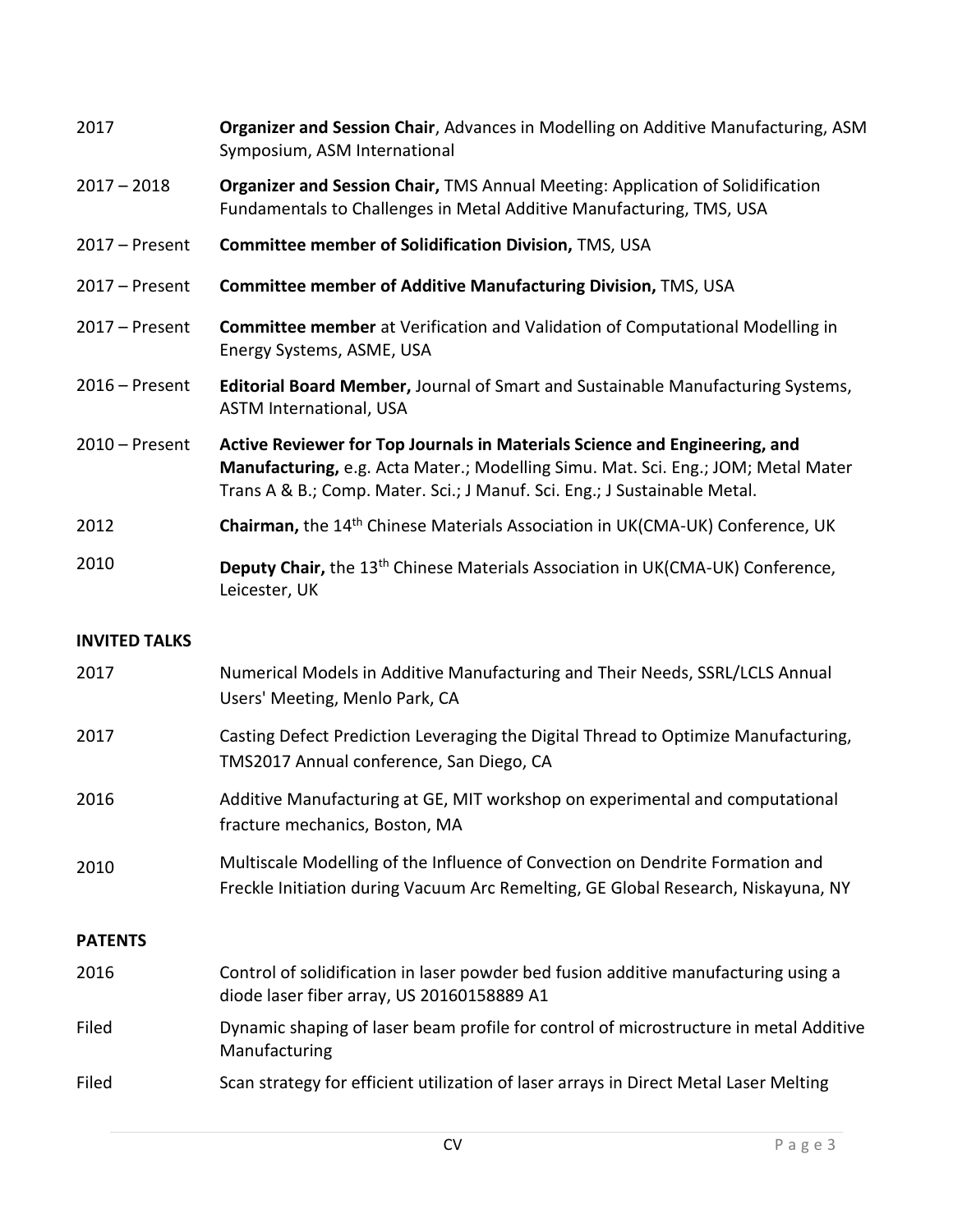| Filed | Simultaneous functional generation of Direct Metal Laser Melting scan path - swept<br>scan path generation |
|-------|------------------------------------------------------------------------------------------------------------|
| Filed | Method for generating Direct Metal Laser Melting scan path using thermal and strain<br>modeling            |
| Filed | Systems and methods for controlling microstructure of additively manufactured<br>components                |
| Filed | Systems and methods for additive manufacturing rotating build platforms                                    |
| Filed | Methods for controlling surface finish and throughput by controlling Additive scan<br>path parameters      |
| Filed | Systems and methods for fabricating a component with at least one laser device                             |
| Filed | Systems and methods for additive manufacturing recoating                                                   |
| Filed | Method of mechanical milling for enhanced properties                                                       |

# **PUBLICATIONS**

## **Peer-reviewed journal articles**

- 1. An, K., **Yuan, L.**, Dial, L., Spinelli, I., Stica A.D., and Gao, Y. Non-destructive residual stress measurement and finite element simulation in thin-walled structure by laser powder bed fusion additive manufacturing, *Materials & Design*, 2017, vol 135, 122- 132.
- 2. Mills, K. C., Karagadde, S., Lee,P.D., **Yuan, L.** and Shabhazian, F., Calculation of physical properties for use in models of continuous casting process: Part 1 mould slags, *ISIJ international*, 2016, vol 56, 274-281.
- 3. Mills, K. C., Karagadde, S., Lee,P.D., **Yuan, L.** and Shabhazian, F., Calculation of physical properties for use in models of continuous casting process: Part 2 steels, *ISIJ international*, 2016, vol 56, 264-273.
- 4. Prasad A., **Yuan L.,** Lee P.D. Easton M., and StJohn D., On the solute diffusion length in the interdependence model: dendritic versus non-dendritic interface, *Materials Science Forum*, 2015, v828, pp 461-467
- 5. Karagadde S., **Yuan L.,** Shevchenko N., Eckert S. and Lee P.D., 3-D microstructural model of freckle formation validated using in situ experiments, *Acta Materialia*, 2014, vol 79, pp 168-180
- 6. Cai B., Karagadde S., **Yuan, L.,** Marrow T.J., Connolley T. and Lee P.D., In situ synchrotron tomographic quantification of granular and intragranular deformation during semi-solid compression of an equiaxed dendritic Al–Cu alloy, *Acta Materialia*, 2014, vol 76, pp 371-380.
- 7. Miller J.D., **Yuan L.,** Lee P.D. and Pollock T.M., Simulation of diffusion-limited lateral growth of dendrites during solidification via liquid metal cooling, *Acta Materialia*,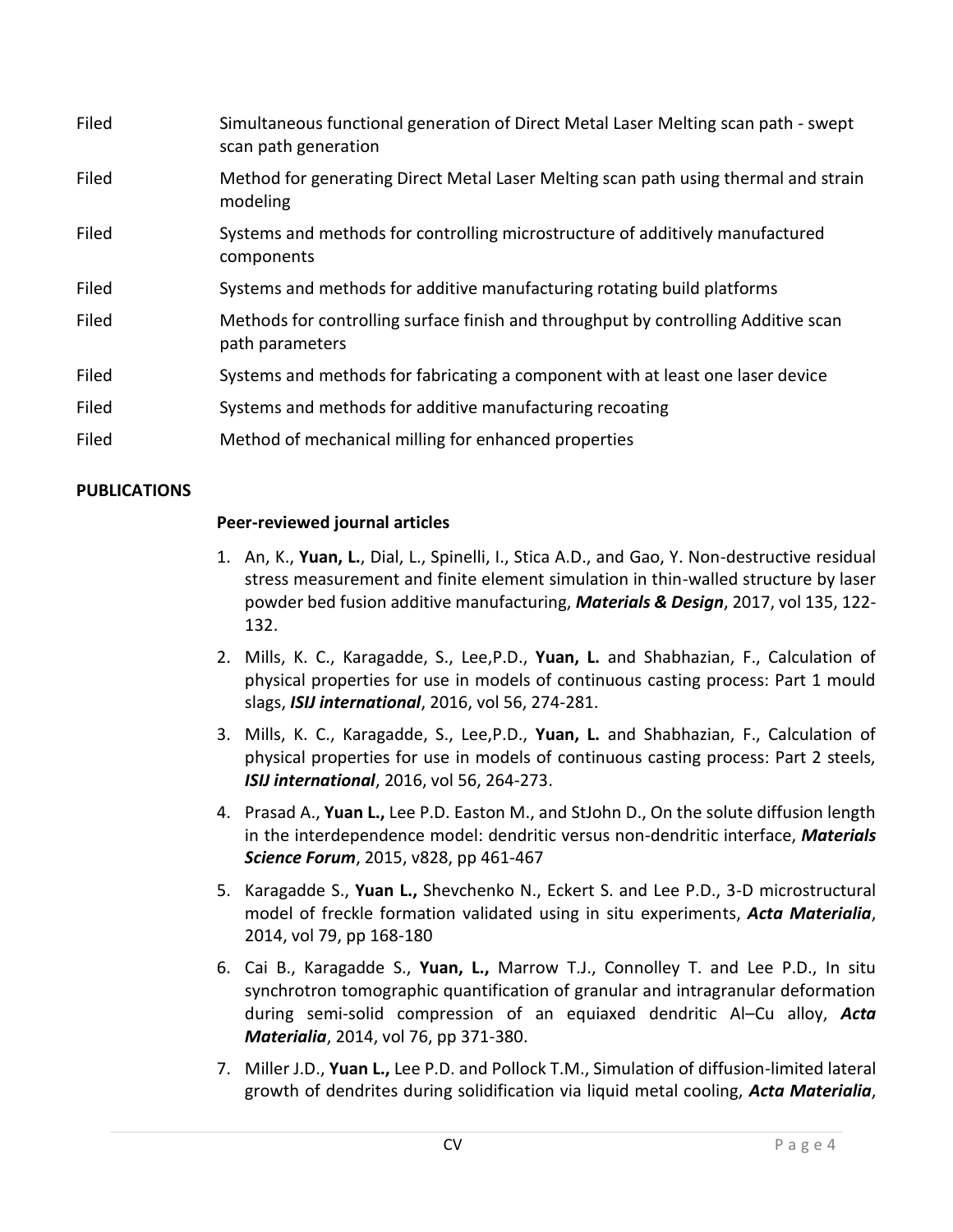2014, vol 69, pp 47-59.

- 8. Zhang Z., **Yuan L**., Lee P.D., Jones, E. and Jones, J. R., Modeling of time dependent localized flow shear stress and its impact on cellular growth within additive manufactured titanium implants, *Journal of Biomedical Materials Research Part B: Applied Biomaterials*, 2014, 2014:00B:1–11.
- 9. Gourlay, C.M., O'Sullivan, C., Fonseca J., **Yuan L.,** Kareh, K.M., Nagira T. and Yasuda H., Synchrotron Radiography Studies of Shear-Induced Dilation in Semisolid Al Alloys and Steels, *JOM*, 2014, vol 66, pp 1415-1424
- 10. Pericleous K., Djambazov G., Ward, M., **Yuan L.,** and Lee P. D., A Multiscale 3D model of the Vacuum Arc Remelting process, *Metallurgical and Materials Transactions A*, 2013, vol 44, pp 5365-5376.
- 11. Prasad A., **Yuan L.,** Lee P.D. and StJohn D., Interdependence Theory of grain nucleation: A numerical analysis, *Acta Materialia*, 2013, vol 61, pp 5914-5927
- 12. Mills K.C, **Yuan L**, Li Z and Zhang,G H., Estimating viscosities, electrical and thermal conductivities of slags, *High Temperature-High Pressure*, 2013, v42, pp 237-256
- 13. Prasad A., **Yuan L.,** Lee P.D. and StJohn D., Improvement of the Interdependence analytical model through selection of interfacial growth rates during the initial transient, *Materials Science Forum*, 2013, v765, pp 77-81
- 14. **Yuan L.** and Lee P. D., A New Mechanism for Freckle Initiation Based on Microstructural Level Simulation, *Acta Materialia*, 2012, vol 60, pp 4917–4926
- 15. **Yuan L.,** O'Sullivan C. and Gourlay C.M., Exploring Dendrite Coherency with the Discrete Element Method (DEM), *Acta Materialia*, 2012, vol 60, pp 1334-1345.
- 16. **Yuan L.** and Lee P. D., Numerical Simulations on Dendritic Solidification under Forced and Natural Convection for Binary Alloys: 2D vs. 3D, *Modelling and Simulation in Materials Science and Engineering*, 2010, vol. 18, pp. 055008. **(Cover paper)**
- 17. Mills, K.C, **Yuan, L**, Li, Z, Zhang,G H and Chou, K. C. A Review of the Factors Affecting the Thermophysical Properties of Silicate Slags, *High Temperature Materials and Processes*, 2012, vol 31, pp 301-321.
- 18. Mills K. C., **Yuan L.** and Jones R. T., Estimating the Physical Properties of Slags, *The Journal of The Southern African Institute of Mining and Metallurgy*, 2011, vol. 111, pp 649-658.
- 19. **Yuan L.** and Lee P. D., Microstructural simulations of the influence of solidification velocity on freckle initiation during directional solidification, *ISIJ International*, 2010, vol. 50, pp. 1814-1818.
- 20. **Yuan L.,** Lee P. D., Djambazov G. and Pericleous K., Numerical Simulation of the Effect of Fluid Flow on Solute Distribution and Dendritic Morphology, *International Journal of Cast Metals Research*, 2009, vol. 22, pp. 204-208.
- 21. **Yuan L.,** Djambazov G., Lee P. D. and Pericleous K., Multiscale Modelling of the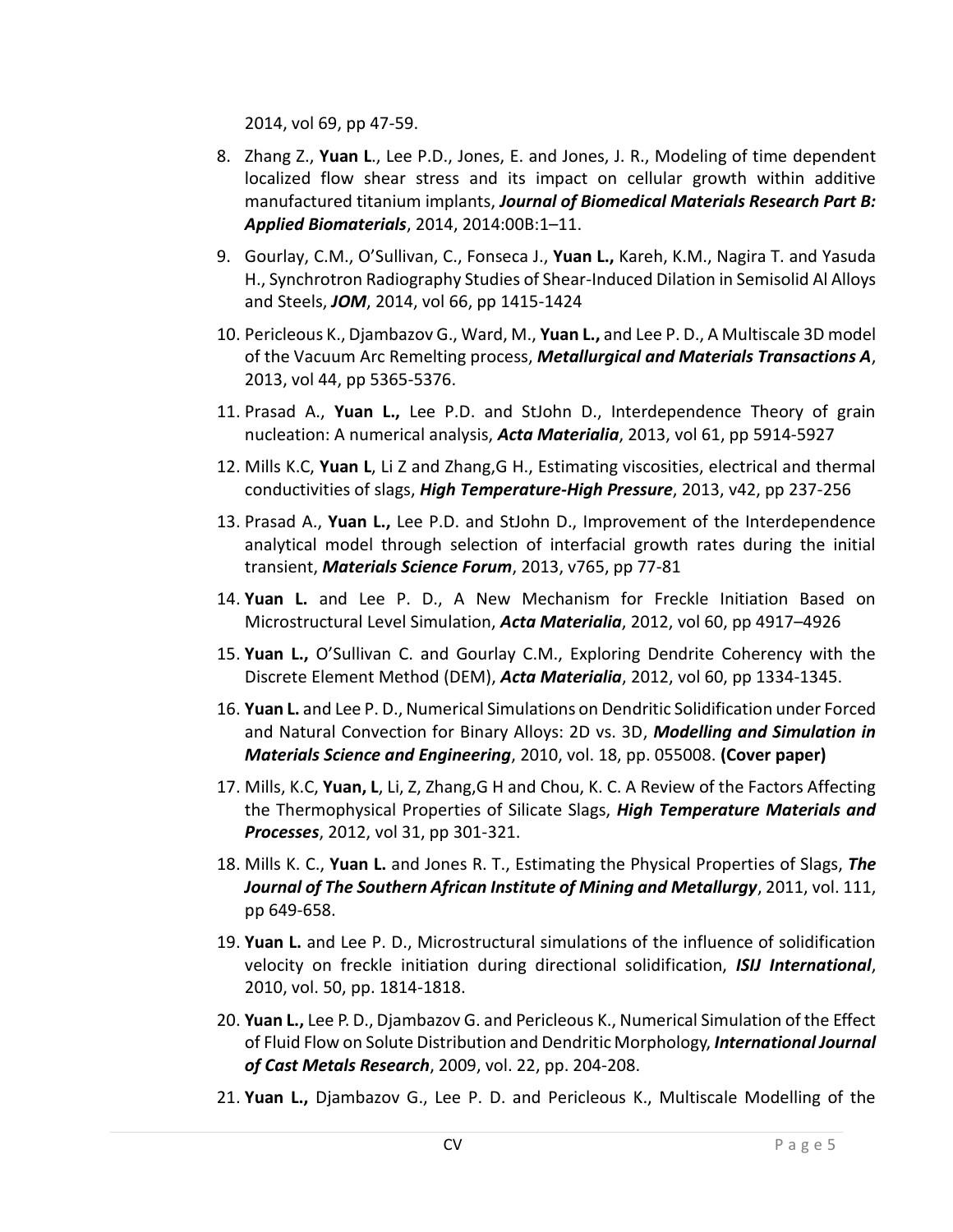Vacuum Arc Remelting Process for the Prediction on Microstructure Formation, *International Journal of Modern Physics B*, 2009, vol. 23, Nos. 6&7, pp. 1584-1590.

- 22. **Yuan L.,** Yang, J., Xiong, S.-M. and Liu B.-C., A Water Analogue Validation of A Numerical Simulation Model of Metal Flow in the Slow Shot Phase of the Die Casting Process, *International Journal of Cast Metals Research*, 2008, vol. 21, pp. 410-407.
- 23. **Yuan L.,** Xiong, S.-M. and Liu B.-C., 3D Numerical simulation of temperature Field Coupled Flow Field of the Liquid Metal in the Shot Sleeve of Die Casting Process, *Special Casting and Nonferrous Alloys*, 2005, vol.25, pp. 590-595.
- 24. Yang J., **Yuan L.,** Xiong, S.-M. and Liu B.-C., Numerical Simulation on the Liquid Metal Flow of the Acceleration Phase in the Shot Sleeve of Cold Chamber Die Casting Process, *Materials Science Forum*, 2007, vol 561, pp. 1801-1804.
- 25. Yang J., **Yuan L.** and Xiong, S.-M., Study on the Effects of the Slow Shot Phase on the Flow Patterns of Die Casting Mold Filling Process, *Foundry*, 2007, vol 56, pp. 622- 625.
- 26. Wang G., **Yuan L.,** Xiong, S.-M. and Liu B.-C., Numerical simulation of flow field of the slow shot phase in the shot sleeve, *Foundry*, 2004, vol.53, pp. 909-913.

# **Edited Volumes and Conference Papers**

- 27. Prasad A., **Yuan L.,** Lee P.D., Easton M. and St John D., The effect of the melt thermal gradient on the size of the constitutionally supercooled zone, IOP Conference Series: Materials Science and Engineering, 2016, vol 117, 012001.
- 28. **Yuan L.,** Makinde A., Cater W.T., Chaudhary, A. and Keller M., Simplified approach for modeling of distortion in powder bed fusion processes, Society for the Advancement of Material and Process Engineering (SAMPE), 2014, 325-334.
- 29. Prasad A., **Yuan L.,** Lee P.D. and StJohn D., Modelling of the Nucleation-Free Zone Formed during the Initial Transient of Grain Formation, TMS2013 Proceeding, 2013, pp 501-508.
- 30. **Yuan L.,** O'Sullivan C. and Gourlay C.M., Numerical Study of Dendrite Coherency during Equiaxed Solidification by The Discrete Element Method, IOP Conference Series: Materials Science and Engineering, 2012, 33, 012071
- 31. Mills K.C, **Yuan L**. ,Li Z., and Zhang G.H., Estimating the electrical & thermal conductivities of slags, Proceedings of International Congress on the Science and Technology of Steelmaking, 2012
- 32. Mills K.C, **Yuan L**., Li Z., Chou K C and Zhang G.H., The factors affecting the thermophysical properties of slags and glasses, Proceedings of Ninth International Conference on Molten Slags, Fluxes and Salts, 2012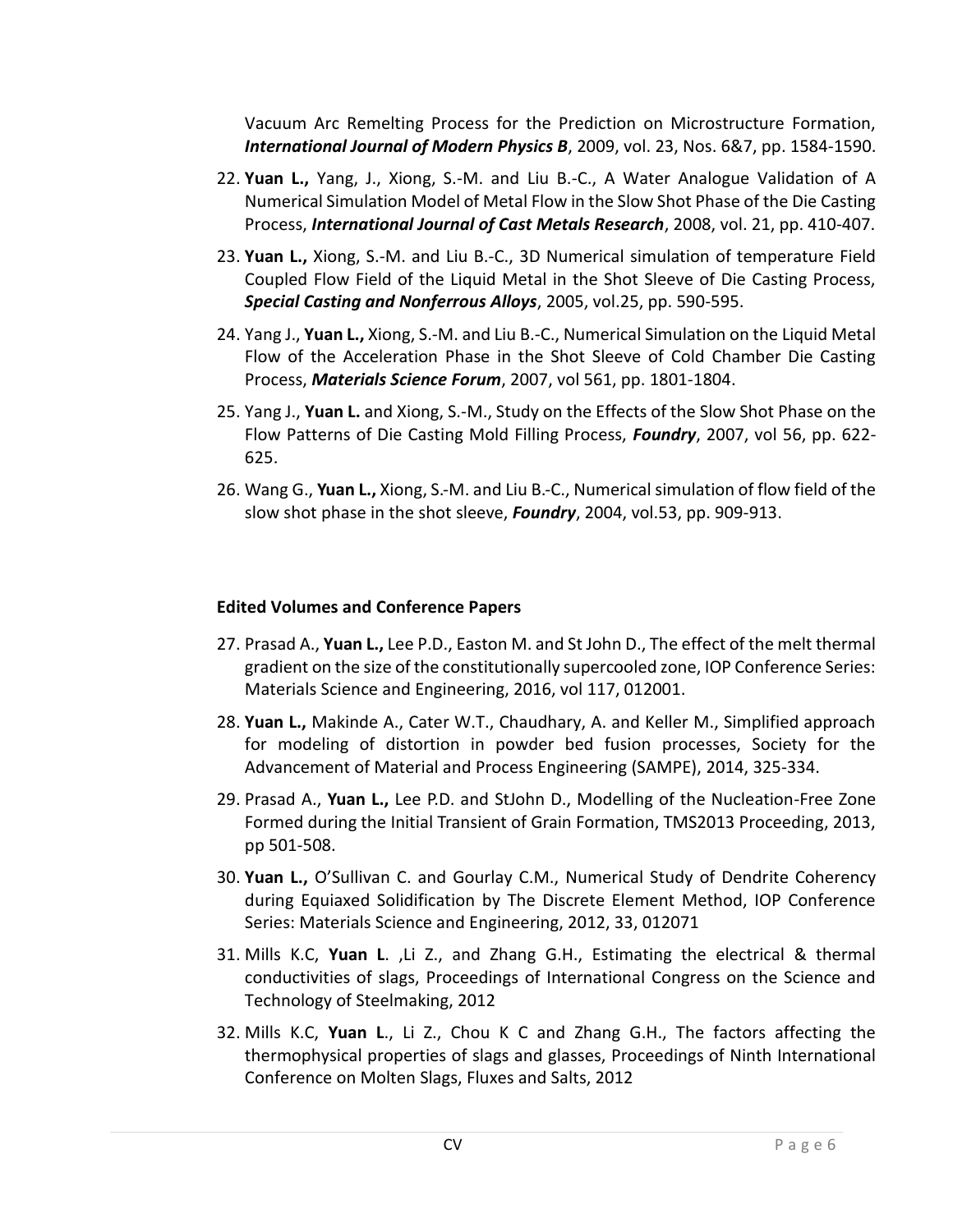- 33. **Yuan L.,** Lee P. D., Djambazov G. and Pericleous. K., Multiscale Modelling of The Onset of Freckle Formation during Vacuum Arc Remelting , In: Williamson R., Lee P. D. and Mitchell A., editors, Proceeding of Liquid Metal Processing and Casting, Santa Fe, NM, US, 2009, pp. 39-46.
- 34. **Yuan L.,** Lee P. D., Djambazov G. and Pericleous K., Three-Dimensional Simulation of the Influence of Convection on Dendritic Solidification, In: Cockcroft S. and Maijer D., editors, Modelling of Casting, Welding and Advanced Solidification Processes XII, Canada, 2009, pp. 451-458.
- 35. **Yuan L.,** Djambazov G., Pericleous K. and Lee P. D., Multiscale Modelling of Dendrite Growth during Vacuum Arc Remelting, In: Lee P. D., Mitchell A., Jardy A. and Bellot J. P., editors, Proceeding of Liquid Metal Processing and Casting, Nancy, France, 2007, pp. 43-48.
- 36. **Yuan L.,** Xiong, S.-M. and Liu B.-C., Numerical Simulation and Optimization of the Liquid Metal Flow in the Shot Sleeve of Cold Chamber Die Casting Process. In: Gandin C-A., Bellet M., editors, Modeling of Casting, Welding and Advanced Solidification Processes XI, France, 2006, pp. 111-118.

## **CONFERENCES AND TALKS**

| June 2018         | Yuan, L., Anand, S., Chaudhuri, S. Moehring, S., "Multidisciplinary Virtual Toolset for Laser<br>Powder bed Fusion Additive Manufacturing and Multi-Step Post Processing Certification",<br><b>MSEC 2018, College Station, Texas</b>                                              |
|-------------------|-----------------------------------------------------------------------------------------------------------------------------------------------------------------------------------------------------------------------------------------------------------------------------------|
| <b>March 2018</b> | Yuan, L., Anand, S., Chaudhuri, S. Moehring, S., "From Art-to-part: Multidisciplinary Virtual<br>Toolset for Laser Powder bed Fusion Additive Manufacturing and Multi-Step Post Processing<br>Certification", TMS 2018 147 <sup>th</sup> Annual Meeting & Exhibition, Phoenix, AZ |
| <b>March 2018</b> | StJohn, D., Prasad, A., Yuan, L., Lee P.D., "Simulating Grain Formation during Metal Additive<br>Manufacturing (AM): Potential Pathways for Producing Equiaxed Grain Structures", TMS 2018<br>147 <sup>th</sup> Annual Meeting & Exhibition, Phoenix, AZ                          |
| <b>March 2018</b> | Sabau, A., Yuan, L., Simunovic, S., Turner, J., Carlson, N., "Fluid Dynamics Effects on<br>Microstructure Prediction in the Laser Additive Manufacturing Process" TMS 2018 147 <sup>th</sup><br>Annual Meeting & Exhibition, Phoenix, AZ                                          |
| <b>March 2017</b> | Yuan, L., "Casting defect prediction leveraging the Digital Thread to Optimize<br>Manufacturing", TMS 2017 146 <sup>th</sup> Annual Meeting & Exhibition, San Diego, CA                                                                                                           |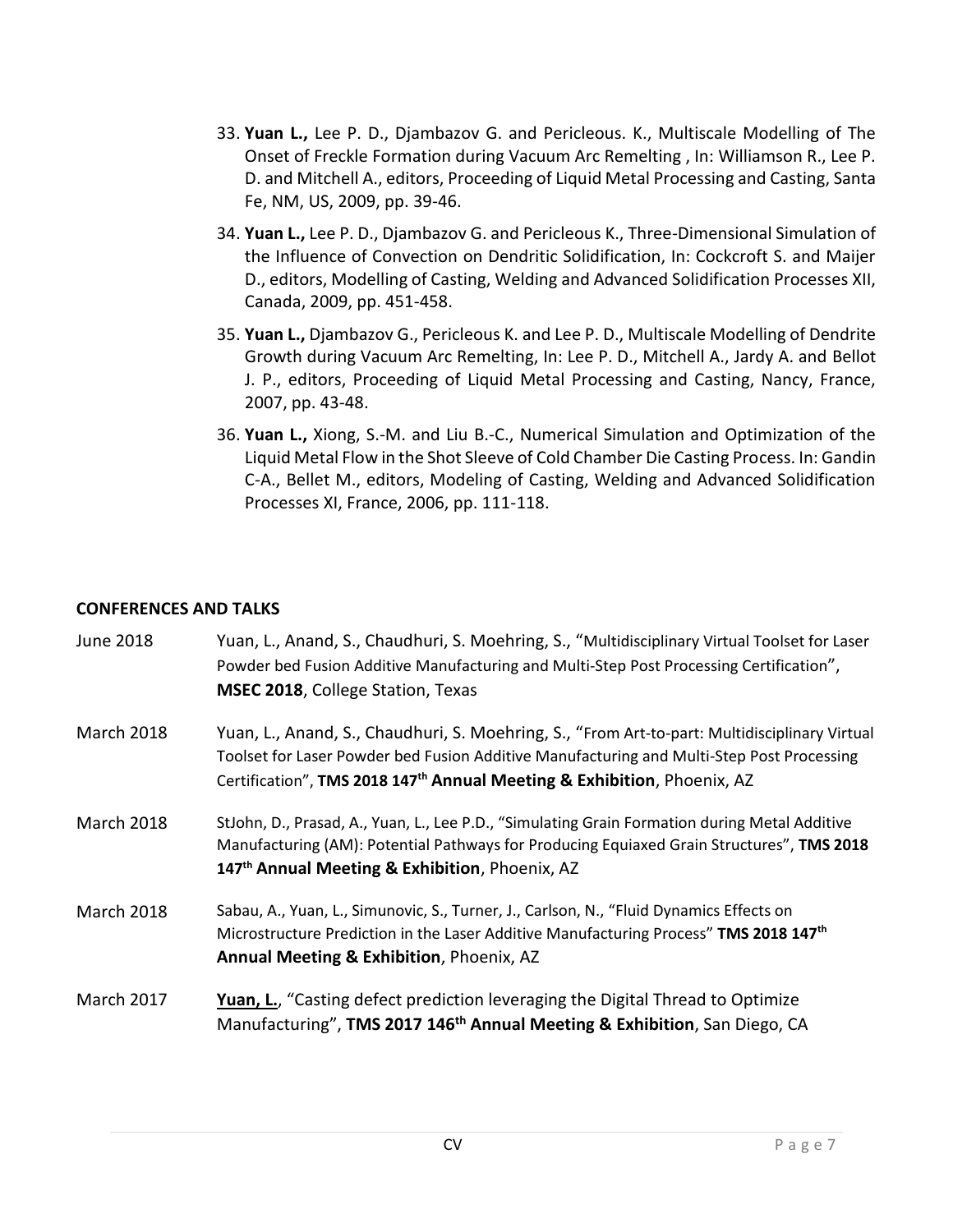| <b>March 2015</b> | Karagadde, S., Yuan, L., Lee, P. D. "A 3D Numerical Investigation of the Influence of<br>Casting Defects on Channel Segregates" TMS 2017 144 <sup>th</sup> Annual Meeting & Exhibition,<br>Orlando, FL                                                                                                                                   |
|-------------------|------------------------------------------------------------------------------------------------------------------------------------------------------------------------------------------------------------------------------------------------------------------------------------------------------------------------------------------|
| <b>July 2015</b>  | Prasad, A., Yuan, L., Lee, P. D., Easton, M. and StJohn, D. "On the solute diffusion<br>length in the Interdependence Model: Dendritic versus non-Dendritic interface", Light<br>Metals Technology 2015, South Africa                                                                                                                    |
| <b>July 2014</b>  | Prasad, A., Yuan, L., Lee, P. D., Easton, M. and StJohn, D. "The effect of the melt<br>thermal gradient on the size of the constitutionally supercooled zone, on the 4th<br>International Conference on Advances in Solidification Processes, Windsor, United<br>Kingdom                                                                 |
| <b>July 2013</b>  | Prasad, A., Yuan, L., Lee, P. D., and StJohn, D. "Improvement of the interdependence<br>analytical model through selection of interfacial growth rates during the initial<br>transient." On Light Metals Technology 2013, Old Windsor, United Kingdom                                                                                    |
| <b>March 2013</b> | Yuan L., Shevchenko N., Eckert S., Karagadde S., Lee P. D., "Microscopic Modelling of<br>Freckle Formation during Directional Solidification and Its Verification Via In Situ X-Ray<br>Observation", on TMS 2013 142 <sup>nd</sup> Annual Meeting & Exhibition, Texas, US.                                                               |
| <b>March 2013</b> | Prasad A., Yuan L., Lee P. D., StJohn D., "Modelling of the Nucleation-Free Zone<br>Formed during the Initial Transient of Grain Formation", on TMS 2013 142 <sup>nd</sup> Annual<br>Meeting & Exhibition, Texas, US.                                                                                                                    |
| <b>March 2013</b> | Lee P. D., Yuan L., Puncreobutr C., "In Situ Fast Synchrotron Tomography to Inform<br>and Validate Microstructural Models", on TMS 2013 142 <sup>nd</sup> Annual Meeting &<br>Exhibition, Texas, US. (Invited)                                                                                                                           |
| October 2012      | Lee P. D., Yuan L. and Puncreobutr C., "Predicting Microstructure-Property<br>Relationships in Structural Materials via Multiscale Models Validated By In-Situ<br>Synchrotron Observation", on Harnessing the Materials Genome: Accelerated<br>Materials Development via Computational and Experimental Tools, Colorado, US<br>(Invited) |
| October 2012      | Mills K.C., Yuan L., Li, Z. and Zhang G.H., "Estimating the electrical & thermal<br>conductivities of slags", on 5th International Congress on the Science and Technology<br>of Steelmaking 2012, Dresden, Germany.                                                                                                                      |
| June 2012         | Yuan L., O'Sullivan C. and Gourlay C.M., "Numerical Study of Dendrite Coherency<br>during Equiaxed Solidification by The Discrete Element Method", on Modelling of<br>Casting, Welding and Advanced Solidification Processes XIII, Schladming, Austria.                                                                                  |
| May, 2012         | Mills K.C, Yuan L., Li Z., Chou K.C., and Zhang G.H., The Factors Affecting Various<br>Thermophysical Properties of Slags and Glasses, on the 9 <sup>th</sup> International Conference<br>on Molten Slags, Fluxes and Salts, Beijing, China.                                                                                             |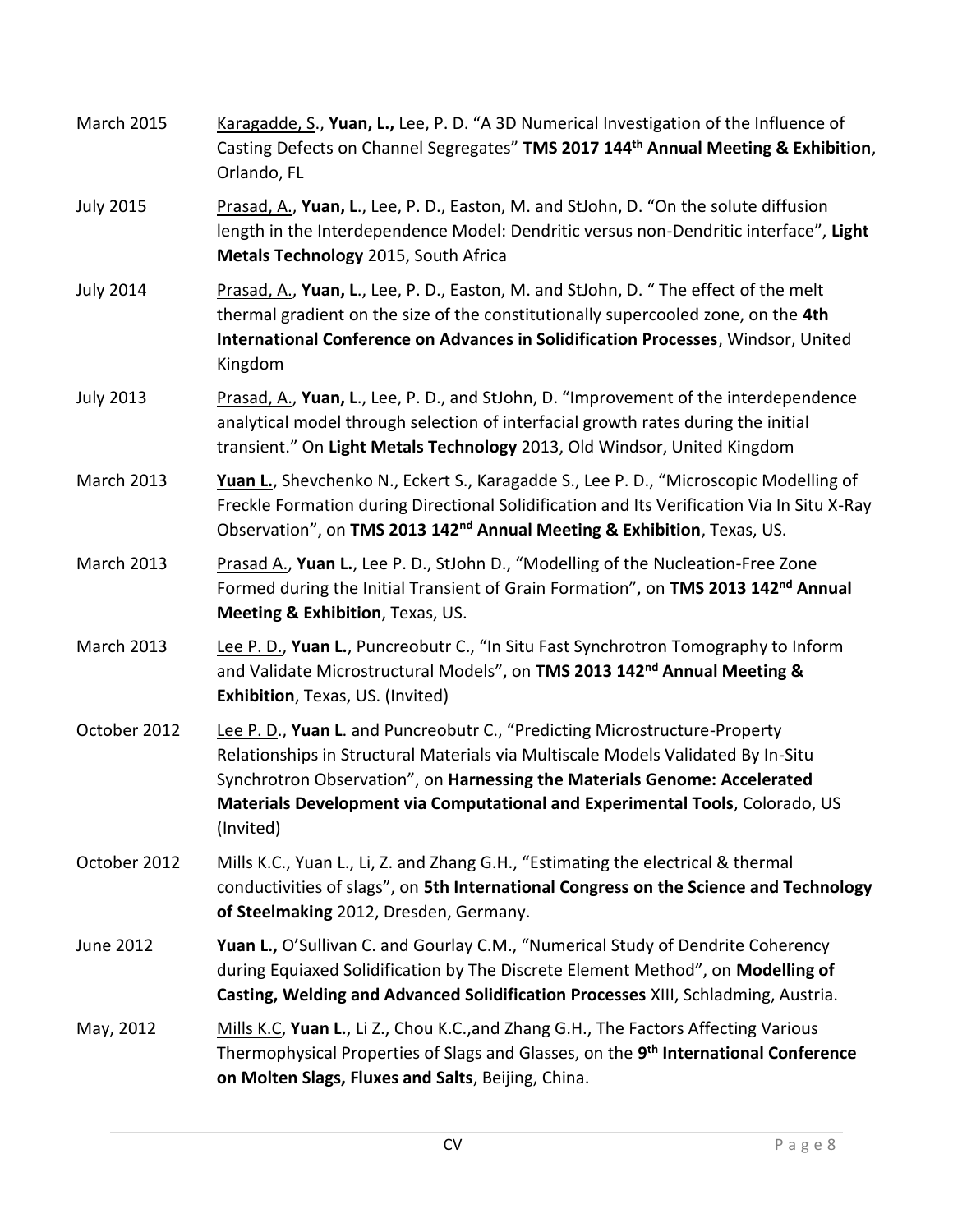| April 2012        | Yuan L. O' Sullivan C., Gourlay C. M., "A Study of The Packing of Complex Shape<br>Crystals Using The Particulate Discrete Element Method during Equiaxed<br>Solidification", on the 11th UK Particle Technology Forum, Loughborough, UK.                                                    |
|-------------------|----------------------------------------------------------------------------------------------------------------------------------------------------------------------------------------------------------------------------------------------------------------------------------------------|
| <b>March 2012</b> | Pericleous K., Djambazov, G., Ward M. Yuan L., and Lee P., "A Multi-Scale 3D Model of<br>the Vacuum Arc Remelting Process", on TMS 2012 141 <sup>nd</sup> Annual Meeting & Exhibition,<br>Florida, US.                                                                                       |
| November 2011     | Yuan L. High-level International Symposium on Cutting-edge Technology of Digital<br>Design and Manufacturing, Beijing, China. (Invited Participant)                                                                                                                                          |
| June 2011         | Yuan L. O' Sullivan C., Gourlay C. M., 'Exploring Dendrite Coherency with the Discrete<br>Element Method", on the 3 <sup>rd</sup> International Conference on Advances in Solidification<br>Processes, Aachen, Germany.                                                                      |
| <b>March 2011</b> | Yuan L. and Lee P. D., "Microstructural Level Modelling of Freckle Initiation during<br>Directional Solidification", on TMS 2011 140 <sup>nd</sup> Annual Meeting & Exhibition, San<br>Diego, US. (Invited)                                                                                  |
| <b>March 2011</b> | Miller J., Yuan L., Eisman M., Lee P., and Pollock T., "Heat Extraction and Structure<br>Evolution in LMC Single-Crystal Growth", on TMS 2011 140 <sup>nd</sup> Annual Meeting &<br>Exhibition, San Diego, US. (Invited)                                                                     |
| September<br>2010 | Djambazov G., Pericleous. K, Ward R.M., Yuan L. and Lee P. D., "A Multiscale 3D Model<br>of the Vacuum Arc Remelting process" on OPTIMoM: Optimising Performance<br>through Integrated Modelling of Microstructure, Cambridge, UK.                                                           |
| February 2010     | Yuan L. and Lee P. D., "Numerical Simulation of the Onset of Freckle Formation in<br>Directionally Solidified Pb-Sn Alloys on the Microstructure Level" on 2nd International<br>Symposium on Cutting Edge of Computer Simulation of Solidification and Casting,<br>Sapporo, Japan. (Invited) |
| September<br>2009 | Yuan L., Lee P. D., Djambazov G. and Pericleous. K., "Multiscale modelling of the<br>tendency of freckling in VAR" on International Symposium on Liquid Metal Processing<br>and Casting, Santa Fe, NM, US.                                                                                   |
| September<br>2009 | Yuan L. and Lee P. D., "Numerical simulation of the onset of freckle formation during<br>directional solidification on the microstructure level" on Euromat 2009 - European<br>Congress and Exhibition on Advanced Materials and Processes, Glasgow, UK.                                     |
| August 2009       | Yuan L., Lee P. D., Djambazov G. and Pericleous. K., "Multiscale modelling of<br>microstructure formation and the prediction of freckling in VAR" on CCMX Summer<br>School on Modelling in Materials Science, Lausanne, Switzerland.                                                         |
| June 2009         | Yuan L., Lee P. D., Djambazov G. and Pericleous. K., "Three dimensional simulation of<br>the influence of convection on dendritic solidification" on Modelling of Casting,<br>Welding and Advanced Solidification Processes XII, Vancouver, Canada.                                          |